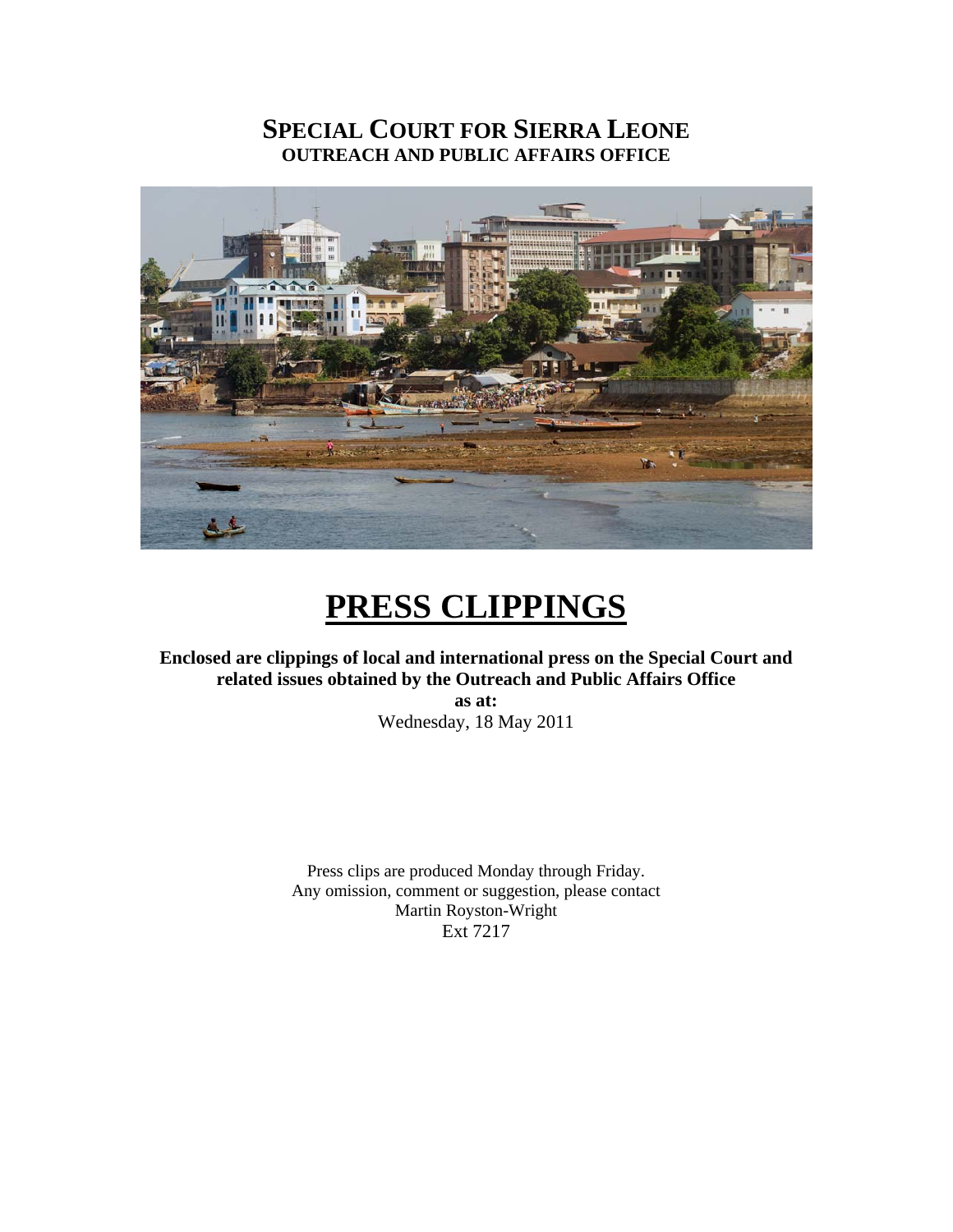| <b>Local News</b>                                                                        |           |
|------------------------------------------------------------------------------------------|-----------|
| Sabrina Mahtani Provides Legal Aid to Female Prisoners in Sierra Leone / Awareness Times | Pages 3-4 |
| Rwanda Genocide: Ex Army Chief Given 30-Year Sentence / For di People                    | Page 5    |
|                                                                                          |           |
| <b>International News</b>                                                                |           |
| Former Army Chief Convicted in 1994 Rwandan Genocide / Voice of America                  | Page 6    |
| Libya: Has the ICC Cast the Die for Gaddafi? / VibeGhana.Com                             | Pages 7-9 |
| ICC Prosecutor Warns Libya to Abide By U.N. Rules / The Star Online                      | Page 10   |
| Rwandan Former Army Chief's Sentencing is a Timely Warning For Dictators / Arab News.Com | Page 11   |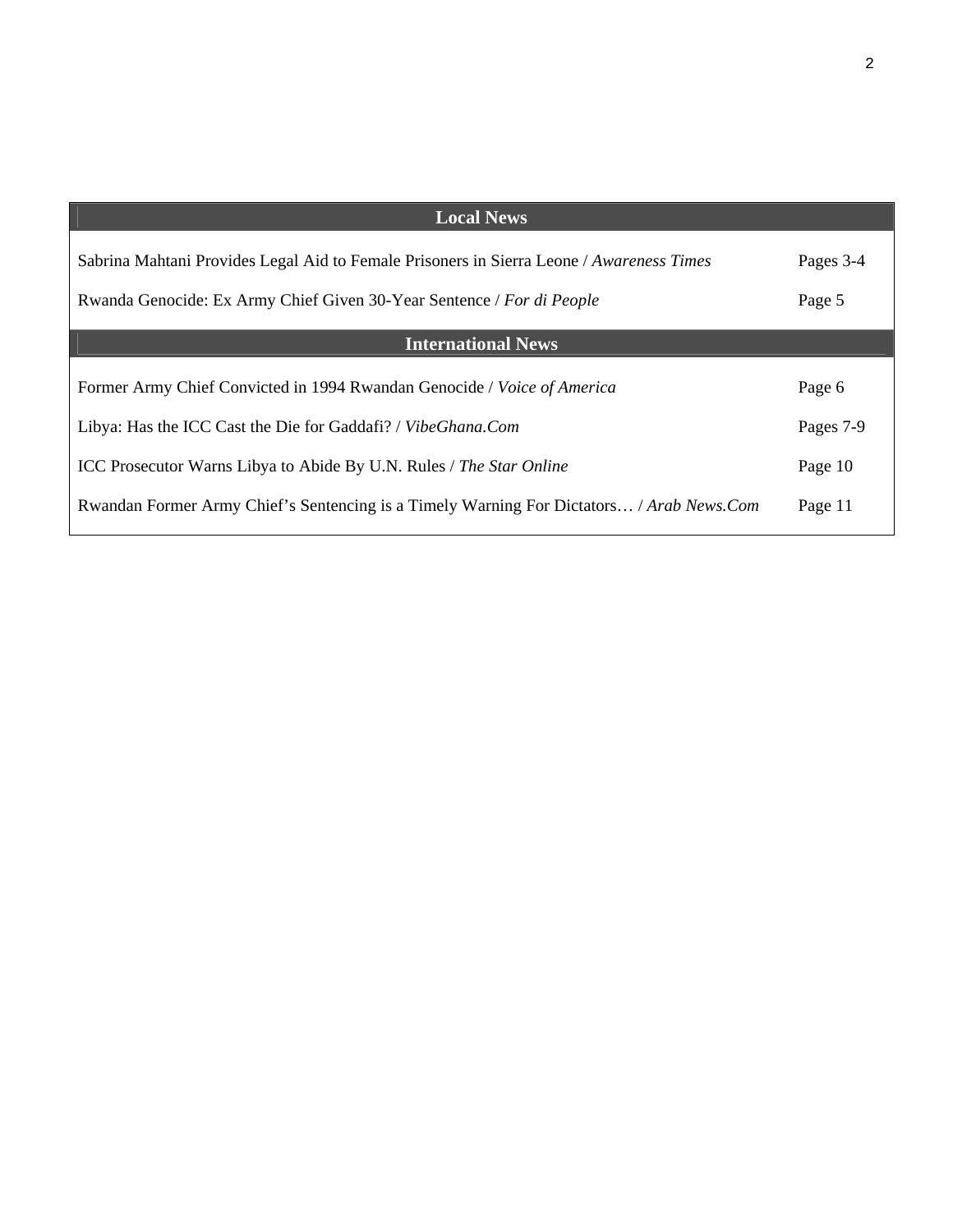### **Awareness Times** Wednesday, 18 May 2011

#### Sabrina Mahtani provides legal aid to female prisoners in Sierra Leone



Sabrina poses with Salone prison officers

In 2005, a young woman in Sierra Leone was sentenced to death for a murder she did not commit. Her purported crime was the killing of a 6-month-old baby, the daughter of her husband's second wife. The infant died after its father sat on it, but the young woman, whom we know only by her initials M.K., took the blame - and even told police that she had killed it.

"I said that I was guilty because my husband told me to," M.K. says. Her husband told the police that she had poisoned the baby, and they believed him. M.K. ended up on death row in Sierra Leone's notoriously grim Pademba Road Prison in the capital city of Freetown, far from her home village. Forgotten by her family and unable to read, write, or pay for a decent lawyer, M.K. was confined to a small, dirty cell for nearly six years. But then she met Sabrina Mahtani, the founder of AdvocAid, a nonprofit group based in Freetown that provides free services for women who find themselves inside Sierra Leone's prisons. Ms. Mahtani got to know M.K. and was moved by her story.

Mahtani offered to help.

M.K.'s story is not unique. Mahtani says. Since she founded AdvocAid in 2006. Mahtani, a lawyer trained in Britain, has met scores of women who have fallen afoul of the law because of poverty. illiteracy, or just misfortune. AdvocAid was set up to help those women by providing them with legal, emotional, and educational support.

Since 2009, the organization has provided

legal representation for more than 400 women. Sometimes, even the smallest piece of advice can mean the difference between freedom and jail.

That was the case for M.K.

"When she was convicted, the judge did not tell her that she had 21 days to appeal," says Simitie Lavaly, a legal officer for AdvocAid, citing one of the grounds for having the case reconsidered. The AdvocAid team also found holes in the prosecution's reasoning and discovered that M.K.'s husband, the primary witness. had never been cross-examined. Slowly, the case against her began to unravel.

While legal aid is important, Mahtani knows that alone it is not enough. Conditions inside Sierra Leone's prisons are rough, and AdvocAid works to improve them. "A lot of prisons in Sierra Leone are very old," Mahtani says. "Pademba Road Prison was built in 1914 for 300 people. And now it's got 1,400 prisoners." Prison reform gets little attention from the government of Sierra Leone, one of the poorest countries in Africa.

So AdvocAid picks up where the government falls short, offering literacy classes inside the prisons, collecting clothing for the women, and building a library for them. It also provides legal education, so they can be more aware of their rights.

It's a big job, and it comes with many challenges, but Mahtani says she is not about to back down. She has seen firsthand the importance of this kind of work.

"My interest in prisons really came from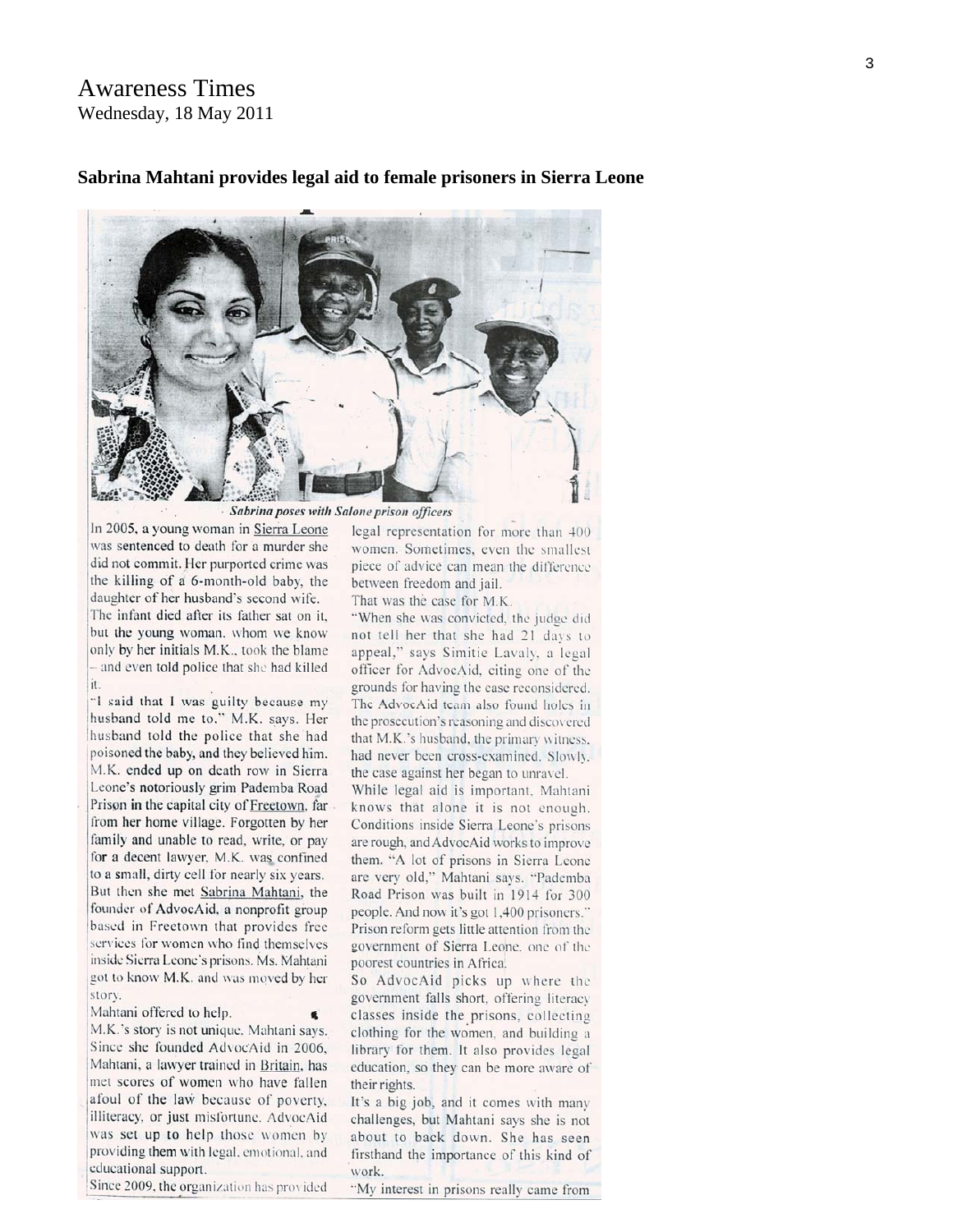my father being in prison when I was much younger," says Mahtani, who grew up in Zambia. "It was a very politically motivated issue - he was charged with treason"

That experience taught her that imprisonment has far-reaching impacts. affecting the families, children, and future livelihoods of those who end up in jail.

Her father was ultimately acquitted and discharged, Mahtani says, "because he had an education and access to lawyers." After her father was released, he set up a group to support Zambian prisoners.

In Sierra Leone, Mahtani has continued that work. "Women in our society are always discriminated against," says Abdul Sidique, a human rights official with the United Nations in Freetown. "We have customary law that ... always takes women as second-class citizens."

AdvocAid "is making a difference - it's making a big difference," Mr. Sidique says. "Women prisoners now feel that they have somebody who is seeking their interests."

Despite its successes, AdvocAid still struggles to find funding for its work.

"[Donors] tend to see people in prison and in conflict with the law as bad, and they don't want to put their money there." Mahtani explains.

Donors also like their grants to have the broadest possible impact, and "AdvocAid is not about numbers," Mahtani says. "We're about impacting individual lives." M.K. is one of those individuals. With AdvocAid's help, she was released from death row in March, after the six years in prison. The judge who heard her appeal overturned the earlier ruling, and the prosecution dropped its case against her. Though M.K. is free, a lot has changed. She is afraid to return to her village, where her husband lives with his other wife. AdvocAid is supporting M.K. at this stage. too. The organization gave her new clothes to wear after she was released. and they're hoping to set her up with vocational training so she can find work in Freetown. It will be a long process,

but AdvocAid says it will help her along the way.

"There are so few organizations that will be there from the very beginning right through to the end," Mahtani says. **Credit: Christian Science Monitor** 

Note: Sabrina Mahatani was a defence lawyer at the Special Court.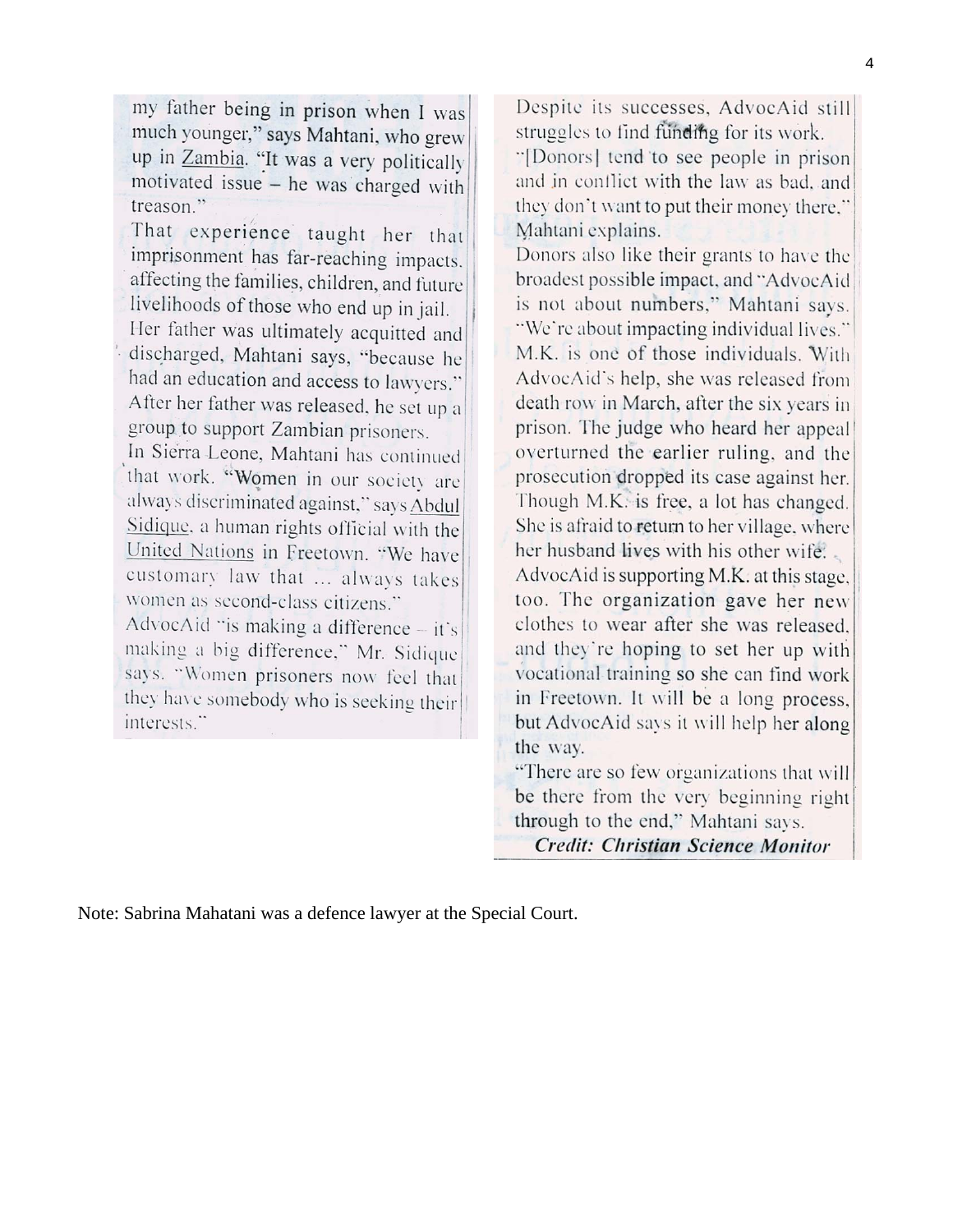# Rwanda genocide: Ex-army chief given 30-year sentence

**FORMER RWANDAN army chief Augustin** Bizimungu has been sentenced to 30 years in prison for his role in the 1994 genocide.

The UN war crimes tribunal for Rwanda also convicted exparamilitary police chief Augustin Ndindiliyimana but released him for time already served.

Two other senior generals were each sentenced to 20 years in prison.

Some 800,000 ethnic Tutsis and moderate Hutus were killed in the 100-day genocide. Bizimunguand Ndindilivimana are two of the most senior figures to be sentenced by the International Criminal Tribunal for Rwanda (ICTR), established in Arusha in neighbouring Tanzania to try the ringleaders behind the killings.

The court ruled that Bizimungu, who was arrested in Angola in 2002, had complete control over the men he commanded in 1994, AFP news agency said.

Ndindiliyimana, however, was said to have only had "limited control" over his forces and was described as being opposed to the killing.

Having already spent 11 years

in jail following his arrest in Belgium in 2000. Ndindiliyimana was released.

Both men were found guilty of genocide and crimes against humanity.

The 59-year-old was accused of going to the homes of militants and ordering them to kill all those from the Tutsi ethnic grouppeople he referred to as cockroaches.

He was said to have promised weapons, as well as fuel to burn houses, our correspondent says.

Major Francois-Xavier Nzuwonemeye, the former commander of  $\overline{a}$ reconnaissance battalion. and his second-in-command, Capt Innocent Sagahutu, were meanwhile each given 20-year sentences for crimes against humanity.

Eight Belgian peacekeepers who were protecting the prime minister were also killed, triggering the withdrawal of the UN force from Rwanda.

Rwanda's genocide was sparked by the death of former President Juvenal Habyarimana who was killed when his plane was shot down close to the capital, Kigali, on 6 April 1994.

Within hours of the attack, certain members of the government organised Hutu militias across the country to systematically kill Tutsis, resulting in more than three months  $\circ$ f violence.

The Hutu government blamed Tutsi RPF rebels for killing Mr Habyarimana but RPF leader Paul Kagame, Rwanda's now president, says the plane was shot down to provide a pretext for the premeditated slaughter. Many thousands of lower-ranking people accused of involvement in the genocide have been put on trial in Rwanda, either in formal courts or in a traditional system known as "gacaca".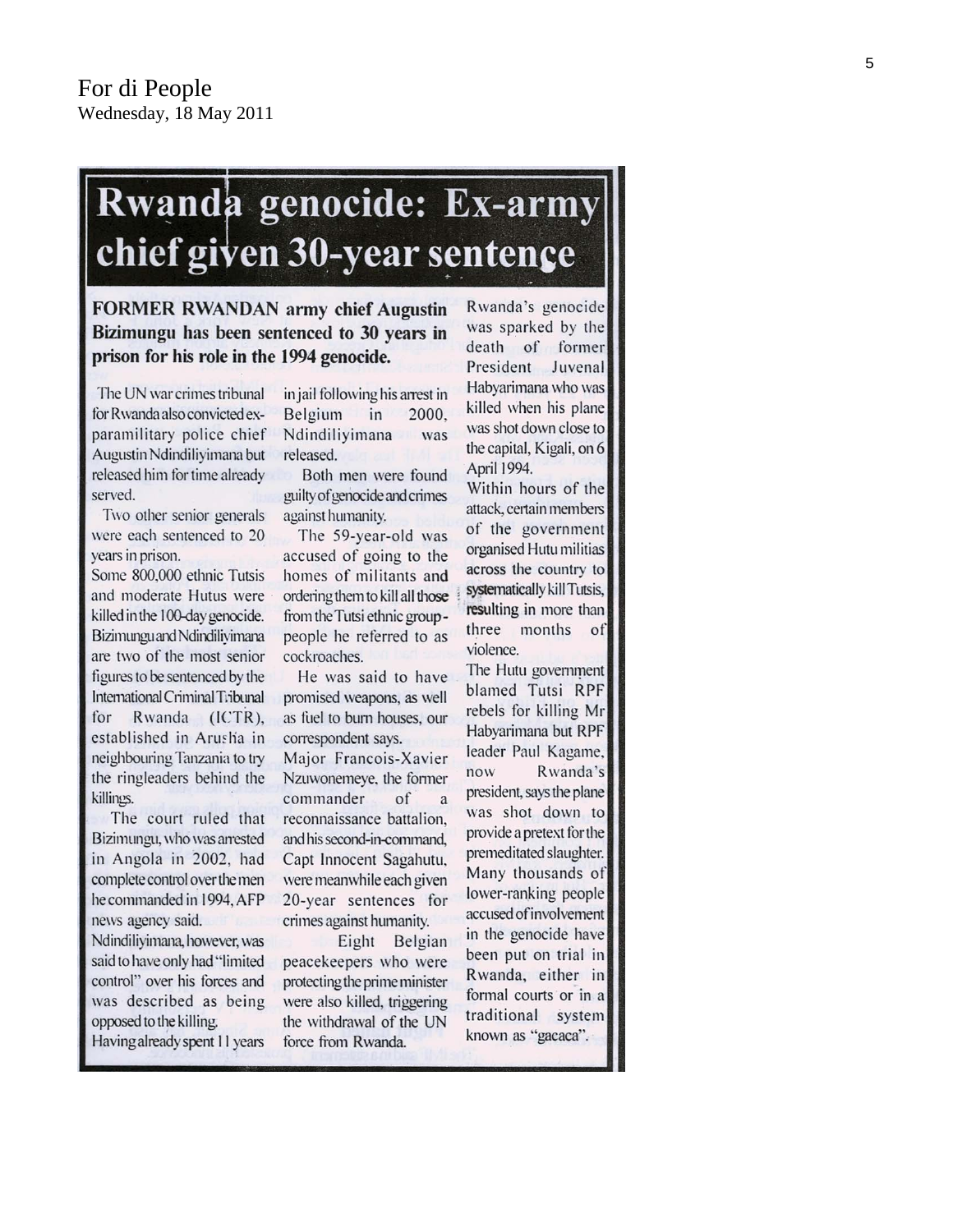#### Voice of America Tuesday, 17 May 2011

#### **Former Army Chief Convicted in 1994 Rwandan Genocide**

Augustin Bizimungu ordered the extermination of "the small cockroaches" on the first day of the killings

#### Jackson Mvunganyi



#### **Photo: AP**

The International Criminal Tribunal today (Tuesday) sentenced former Rwandan army chief Augustin Bizimungu and ex-paramilitary chief of the gendarmerie Augustin Ndindiliyimana to 30 years in prison for their part in the 1994 genocide. Ndindiliyimana was released because o f time served and because the tribunal said he had limited command over his men and was oppo sed to the killing.

The court also sentenced Major Fracois-Xavier Nzuwonemeye and Captain Innocent Sagahutu to 20 years for crimes against humanity. The

International Criminal Tribunal was establi shed in 1995 to try those considered most responsible for the mass killings. Extremist Hutus killed an almost a million Tutsis and moderate Hutus during a three-month period.

Bizimungu and Ndindiliyimana were instrumental in carrying out the plans to exterminate Tutsis, said Tom Ndahiro, a researcher and writer on the genocide. Ndahiro has been following the proceedings of the tribunal and has written extensively about some of the denials of genocide in legal and academic circles. He said there is an effort by people who either directly took part in the killings and are still at large or who are sympathetic or complicit in the crimes to deny that the genocide ever took place.

The conviction of two key figures sends a message to those who deny the Tutsi genocide, said the researcher. He added that he would have preferred stronger sentences for the two former army officers because they were involved in creating the militia that led the killings.

Ndahiro said even though the pro-government militias like the Interahamwe were responsible for the massacre of thousands of people, "the infrastructure of mass murder cannot take place without the assistance of the government and particularly the military." He added that the evidence of military involvement was strong enough to bring about the conviction of the two former officials.

Defense counsel said Bizimungu had little control over the killers, but in passing down the sentence, Presiding Judge Asoka de Silva said Bizimungu was responsible for the conduct of his subordinates. The indictment against him says on the first day of the genocide he gave an order "to exterminate the small cockroaches."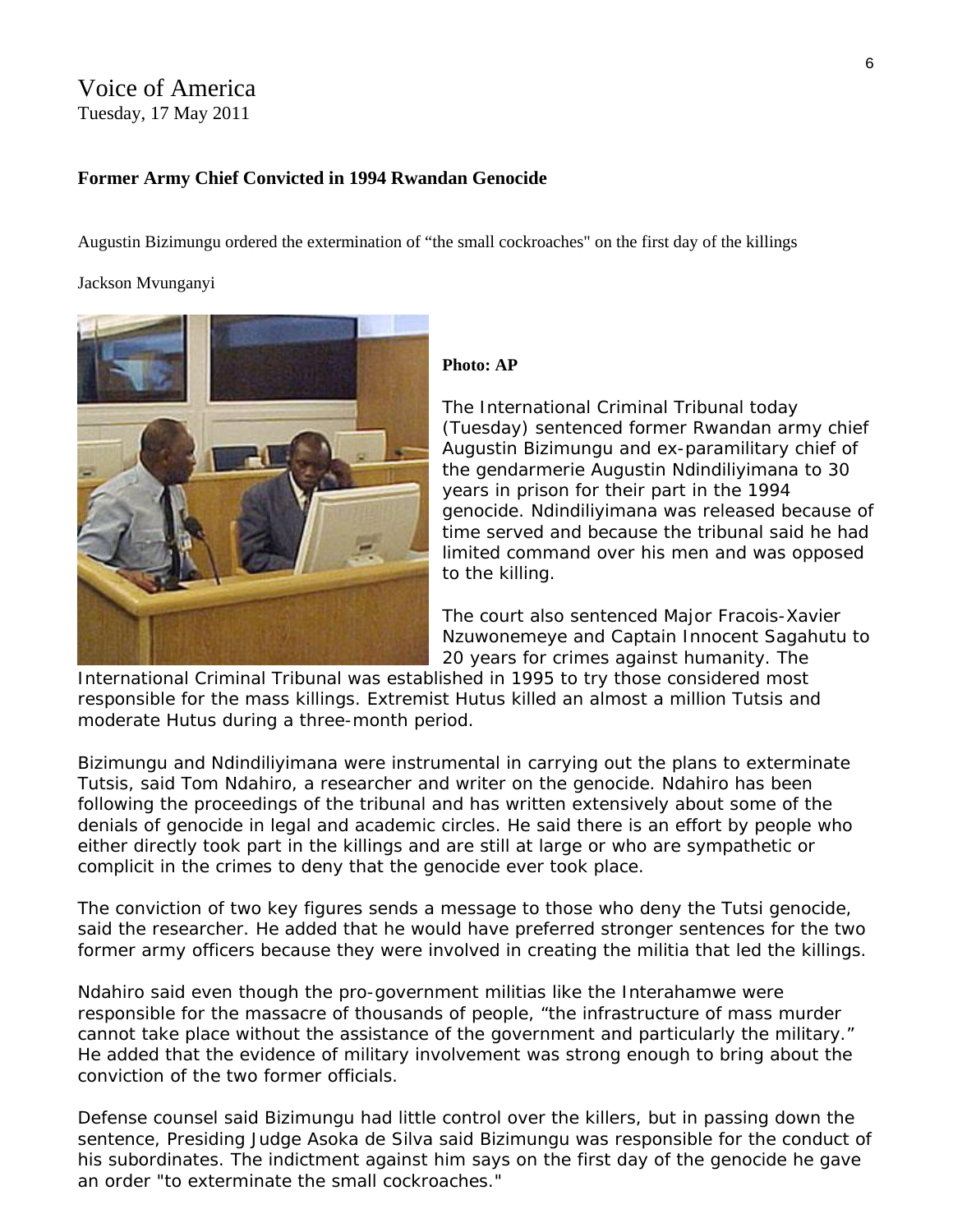#### **Libya: Has the ICC cast the die for Gaddafi?**

At long last, the International Criminal Court (ICC) has waded into the Libyan crisis with a decision that will close the noose around the Libyan leader's neck. The ICC seems to have cast the die for him in its collaboration with NATO. They have now steadily pushed him to the banks of the Rubicon and will certainly force him to cross over to his doom. It is no more a question of how they will get rid of Gaddafi but rather, a question of when. We already know why the West is in Libya.

Any lingering doubt about the outcome of the West's actions in Libya should be clear by now. There is no reason to believe that the West will give him any breathing space. The latest confirmation of the West's pursuit of its stated objective has come from the ICC whose chief prosecutor (Luis Moreno-Ocampo) is seeking the arrest of Gaddafi and two others (his son, Saif al-Islam, and intelligence chief and his brother-in-law, Abdullah al-Sanussi) for "crimes against humanity." This charge is too serious to neglect because it is designed to add a whole new complexion to the crisis in Libya.

This indictment doesn't, however, take immediate effect nor do we know whether it will be put on hold. ICC judges must still decide whether or not to issue warrants for their arrest. But we can't fail to realize that it will definitely be carried through. Even before the chief prosecutor began or concluded his investigation, indications were clear that the West would use the ICC to give a legal backing to anything it does against Gaddafi. Just like the rubberstamping that the UN Security did to legitimize its military actions, the ICC is set to give the legal backing for the elimination of Gaddafi and all those perceived as instrumental in attempting to quell the insurgency by the Benghazi rebels. This indictment by the ICC's chief prosecutor is just a fait accompli.

In his report, Moreno-Ocampo said Gaddafi and those two others bore the greatest responsibility for "widespread and systematic attacks" on civilians, according to the BBC. He outlined reasons for indicting them, saying that after reviewing more than 1,200 documents and 50 interviews with key insiders and witnesses, his office had evidence showing that Col Gaddafi had "personally ordered attacks on unarmed Libyan civilians." He justified the indictment of Saif and Sanussi too.

The prosecutor insisted that he was "almost ready" for a trial, based on the testimony, particularly of those who had escaped from Libya. We are not told whether the ICC's chief prosecutor gathered evidence from those not opposed to Gaddafi, which leaves his conclusion and indictment open to question. If the evidence he gathered came solely from opponents of Gaddafi, it will definitely be discounted as biased and a mere reflection of what the ICC had already premeditated even before commencing its investigation. That indictment, then, will be nothing but a ploy to assist the West's agenda against Gaddafi. On that score, the outcome of the investigation is not surprising.

In justifying his decision, Moreno-Ocampo said the three men were suspected of committing crimes against humanity in two categories—murder and persecution—under the Rome Statute, which established the ICC. The charges cover the days following the start of anti-government protests on February 15, 2011, in which between 500 and 700 people are believed to have been killed in that month alone.

In another development, ICC prosecutors are also studying evidence about the alleged commission of war crimes once the situation developed into an armed conflict. This includes allegations of rape and attacks against sub-Saharan Africans wrongly perceived to be mercenaries. It is not clear whether this aspect deals with the Benghazi rebels or the Gaddafi group that the ICC's chief prosecutor has indicted. The atrocities against sub-Saharan Africans wrongly perceived as mercenaries were committed by the rebel forces, at least, from the reports that emerged. So, is there a likelihood that some elements of the rebel forces too will be taken to task? We wait to see.

An inquiry set up by the UN Human Rights Council is expected to submit its report on the alleged war crimes to the UN Security Council on 7 June. Justifying his decision, Moreno-Ocampo said he was acting in accordance with UN Security Council resolution 1970, which referred the situation in Libya to the ICC. The Pre-Trial Chamber's judges may decide to accept the prosecutor's application, reject it, or ask him for more information.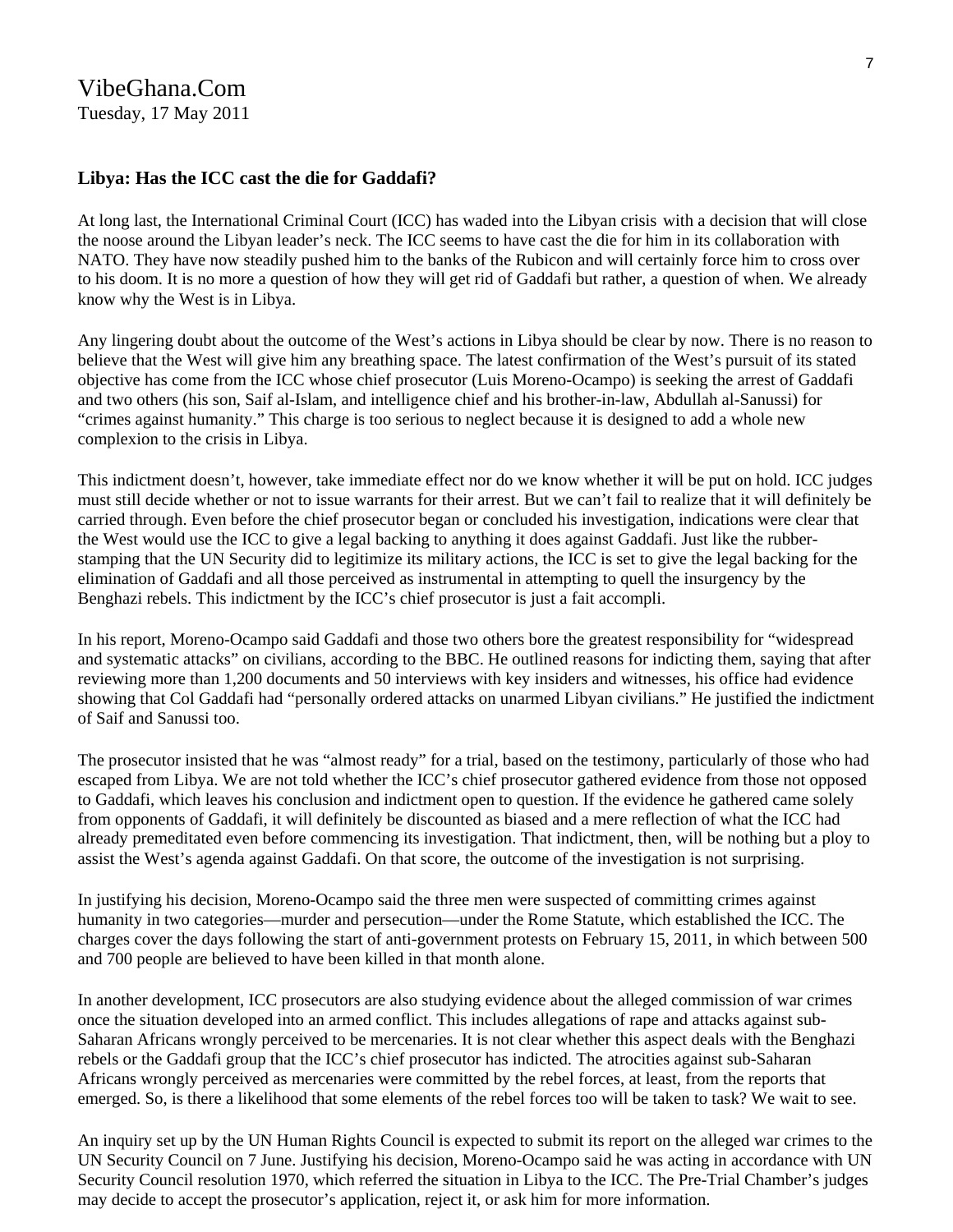This recourse to the Pre-Trial Chamber is bootless because it is part of the grand scheme to nail down Gaddafi and those indicted with him. No one should expect anything apart from an endorsement of the chief prosecutor's indictment.

If a warrant for Gaddafi is issued, it will be the second time that the ICC has sought a warrant for a sitting head of state. Sudanese President Omar al-Bashir has been indicted for genocide in Darfur but is still living his life as a free man, visiting friendly countries, and spurning the ICC's arrest warrant.

Considering the forces that have been massed up against Gaddafi, though, we shouldn't expect him to enjoy the kind of "freedom" that Al-Bashir has. Both leaders are in different classes of their own. For obvious reasons, the West hates Gaddafi more than it does Al-Bashir and will do everything to nail him down. Only two avenues exist for them to end it all for Gaddafi—either to kill him or arrest him for trial at the ICC if they can reach him.

I lean more toward the first option (assassinating him) because of my hunch that it will be difficult for the West to get close to him to arrest. Gaddafi's end may not be different from that of Osama bin-Laden. If he is, however, arrested, the West will have a dilemma to tackle: will they release him to his own Libyan judicial system to deal with (as is being demanded by the Benghazi-based Transitional national Council) or rush him out to the Hague for the ICC to try?

I am tempted to surmise that he may be handed over to the Benghazi-based rebels to deal with in accordance with Libyan laws, which means that a Saddam Hussein type of justice awaits him. We need to know, however, that in the case of Saddam Hussein, the ICC wasn't involved, which pours some cold water on any action that might lead to Gaddafi's being tried at home. If captured alive, he will be sent to the Hague to face a fate similar to that of the late Serbian leader Slobodan Milosevic, Liberia's former President Charles Taylor, and Kenya's top politicians being prosecuted on similar charges. In any case, he will not come out of that scenario the same.

Doubtless, this indictment has already been supported by the anti-Gaddafi elements. Libya's opposition National Transitional Council praised the ICC move; but its vice-president, Abdel Hafez Ghoga, said: "We would like him [Col Gaddafi] to be tried in Libya first before being put on trial in an international court," according to the BBC.

It is not as if the Libyan government didn't expect this outcome. It did, as we can tell from the response of its spokesman, Deputy Foreign Minister Khalid Kaim, who said the court was a "baby of the European Union designed for African politicians and leaders" and its practices were "questionable." Undoubtedly, Libya did not recognize its jurisdiction. The Libyan government has already said it will ignore the announcement.

The ICC has been accused in certain circles of being unfair in its operations, especially for overlooking cases of the sort that it is quick to investigate African leaders on. Some criticisms indicate that the ICCC should have taken action against the former US President George Bush and his inner circle concerning the war in Iraq, where more civilians were killed than what Milosevic, Al-Bashir, Charles Taylor, Gaddafi, and the Kenyan politicians are accused of. Others think that the happenings in Syria should also have been taken up by the UN Security Council and the ICC but they are not doing so because they are bent on prosecuting a skewed against African leaders and others elsewhere who are not in the good books of the West.

This indictment is the final blessing that NATO needs to heighten its bombardment of Libya, which has only one aim—to either kill Gaddafi or snatch him for prosecution by the ICC if they can get close to him. In either case, Gaddafi will have no chance to retain his hold on power. Whether he is captured or killed in action, Gaddafi stands to lose. But his loss is also a loss for the Libyan system, especially if his supporters resort to acts that will further destabilize the country.

We are, however, certain that the military bombardment against areas still under Gaddafi's control will intensify. That's the only way NATO can weaken Gaddafi's hold on power and clear the path for the Benghazi rebels to take their onslaught away from their strongholds in the east to new grounds in the west, where there is no fighting to warrant NATO's presence on humanitarian grounds. The stage is now set for NATO to be the prime-mover to stir up trouble in those areas still under Gaddafi's control. By provoking this anti-Gaddafi insurgency in those areas, NATO will have a pretext to push the Benghazi rebels on with the objective of wresting power from Gaddafi. By that means, the "Gaddafi must go" refrain will be close to actualization.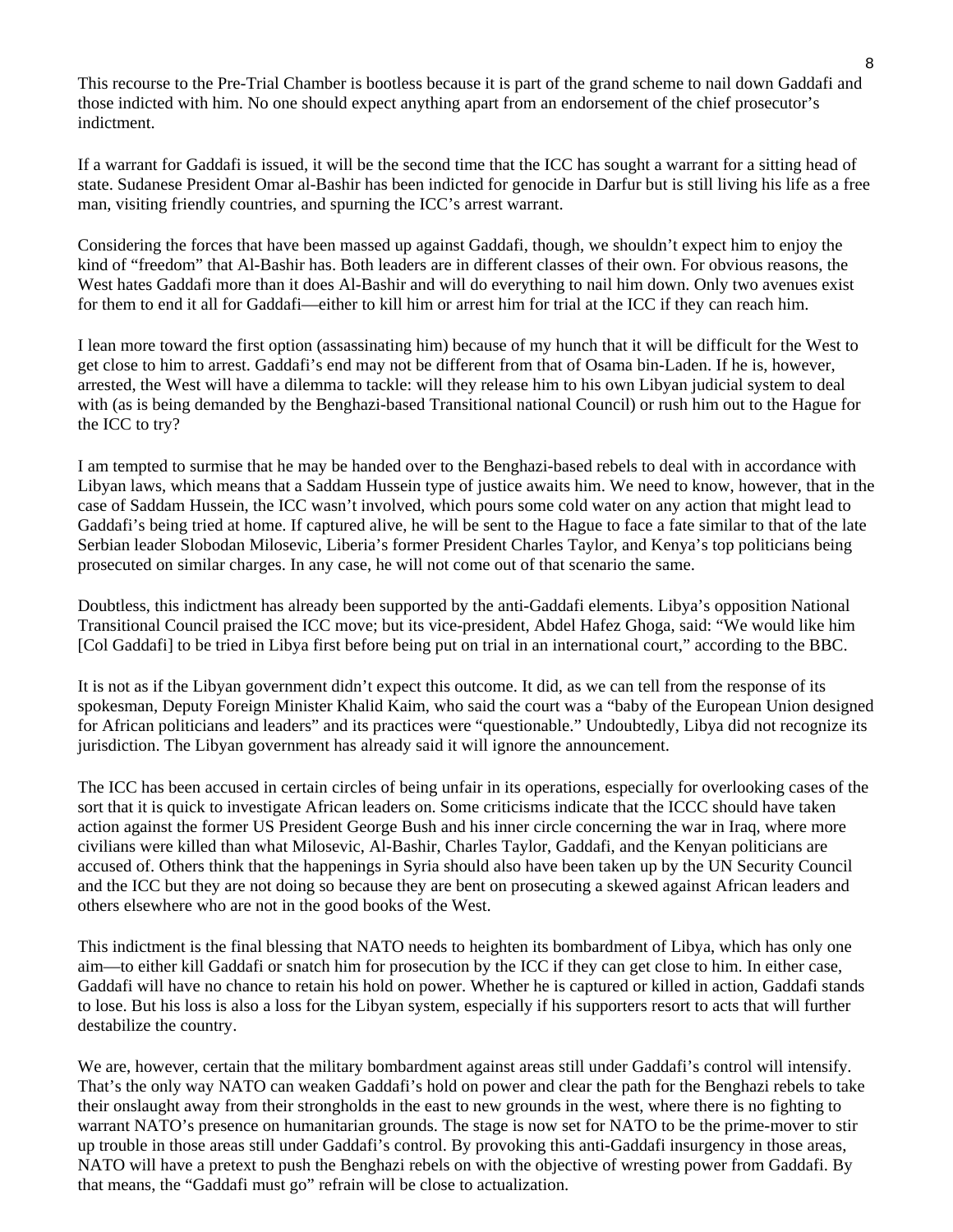The military option being pursued by the West has succeeded in disengaging Gaddafi's control over cities in the east while helping his opponents to regain the western city of Misrata. The rebels also said they had defeated two brigades of troops loyal to Gaddafi in the city of Zintan, south-east of Tripoli, over the weekend. New frontiers are being opened to help the rebels advance toward pro-Gaddafi territories.

Latest reports indicate that NATO aircraft had bombed an oil terminal in the eastern port of Ras Lanuf. Even when there is no fighting going on to warrant any further devastation, NATO continues to pound Tripoli because it will not cease action until it achieves its objective for being in Libya.

Now that the ICC has put the final nail in Gaddafi's political coffin, this military option will be reinforced in the final push not to only dislodge Gaddafi from power but also to bring him to the kind of justice that the West thinks he deserves. We wait to see how the events will unfold henceforth.

With the current developments, though, one thing is certain. Gaddafi will not go down easily. Already determined to die a martyr, his resolve will be strengthened by the ICC chief prosecutor's indictment and he will dig in to resist the West and their rebel allies until his end comes. This resistance will be sustained through the use of force and other desperate measures that will have enormous repercussions unless he is dealt with expeditiously. If he flees Libya, we will see how the arrest warrant will be enforced.

The problem that awaits Libya in a post-Gaddafi period are as frightening as what we've seen since the insurgency began. There is a clear indication that a government to be formed by the rebels will not be supported by the pro-Gaddafi forces; they will do all in their power to cause trouble, which means that Libya will not know peace for a long time to come. The country stands to suffer enormously from the effects of this insurgency, and that's why any step to resolve this crisis must not exclude less volatile ones such as political and diplomatic means.

**By Dr. Michael J.K. Bokor E-mail: mjbokor@yahoo.com**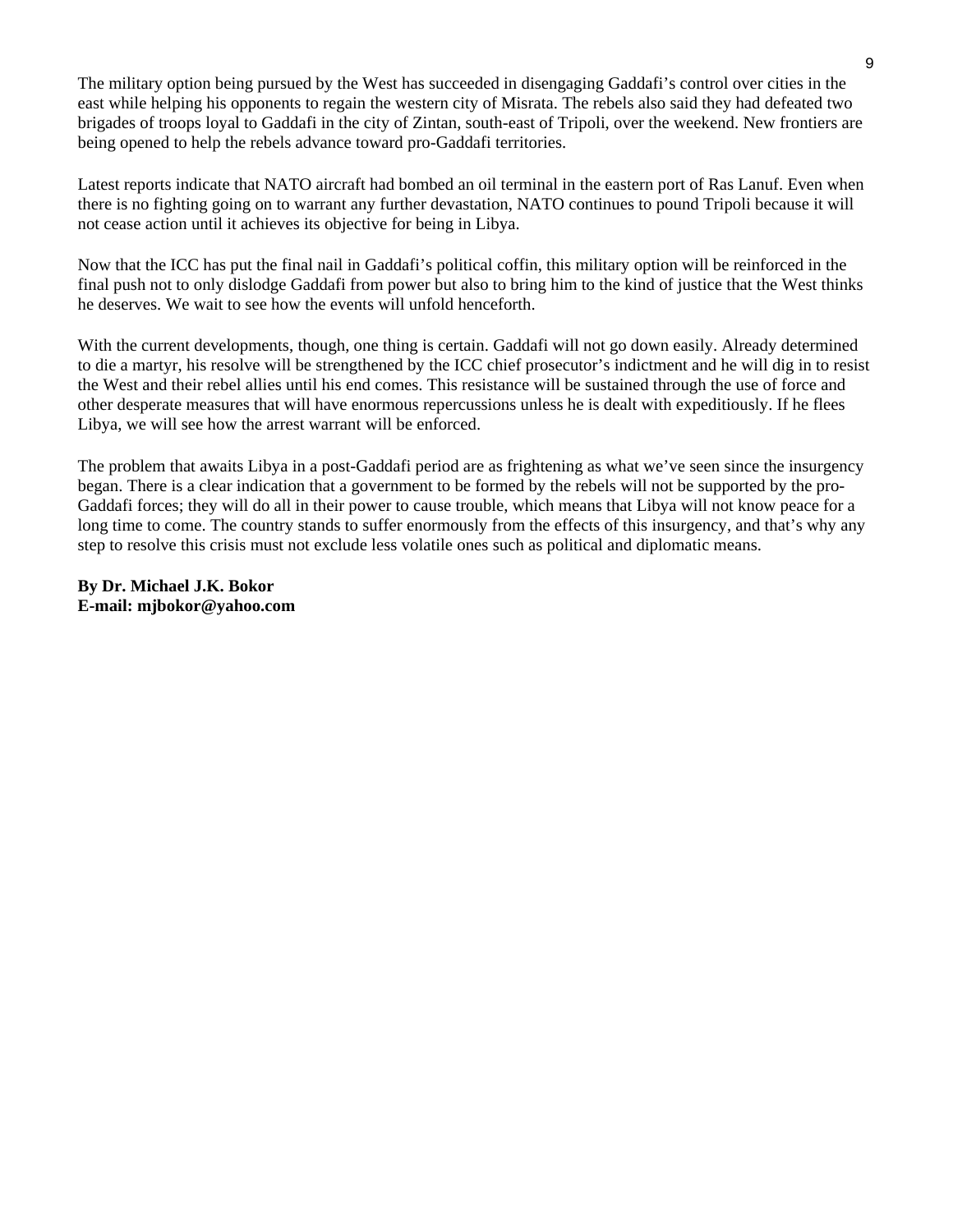## **ICC prosecutor warns Libya to abide by U.N. rules**

AMSTERDAM (Reuters) - Libya must abide by its agreements as a U.N. member and not dismiss international efforts to bring Libyan leader Muammar Gaddafi and others to justice, a war crimes prosecutor said on Wednesday.

International Criminal Court (ICC) prosecutor Luis Moreno-Ocampo requested arrest warrants on Monday for Gaddafi, his son Saif al-Islam, and spy chief Abdullah al-Senussi, who is Gaddafi's brother-in-law, on charges of crimes against humanity.

Libyan officials denounced the ICC prosecutor's request on Monday, calling the international court a creation of the West and saying that Libya has no legal obligation to the ICC.

The Hague-based ICC has no police force and relies on states to enforce any arrests, a strategy which has failed to produce results in the case of Sudanese President Omar Hassan al-Bashir who is wanted for genocide in Darfur.

"I wish to remind you that the situation in Libya was referred to the Office of the Prosecutor by the United Nations Security Council," Moreno-Ocampo said in a letter to Libyan foreign minister Abdelati Obeidi which he released to the media.



International Criminal Court ( ICC ) Chief Prosecutor Luis Moreno-Ocampo speaks during an exclusive interview with Reuters in the Hague April 5, 2011. (REUTERS/Jerry Lampen/Files)

"The same resolution also decided that the Libyan authorities shall cooperate fully with and provide any necessary assistance to the court and prosecutor," he said in the letter.

The ICC prosecutor told reporters on Monday his office had direct evidence of orders issued by Gaddafi himself to kill protesters, direct evidence of Saif al-Islam organising the recruitment of mercenaries and direct evidence of the participation of al-Senussi in attacks against demonstrators.

He said his office had documented how the three held meetings to plan the operations and that Gaddafi had used his "absolute authority to commit crimes in Libya".

Moreno-Ocampo said civilians were attacked in their homes, demonstrations were repressed using live ammunition, heavy artillery was used against funeral processions and snipers placed to kill those leaving mosques after prayers.